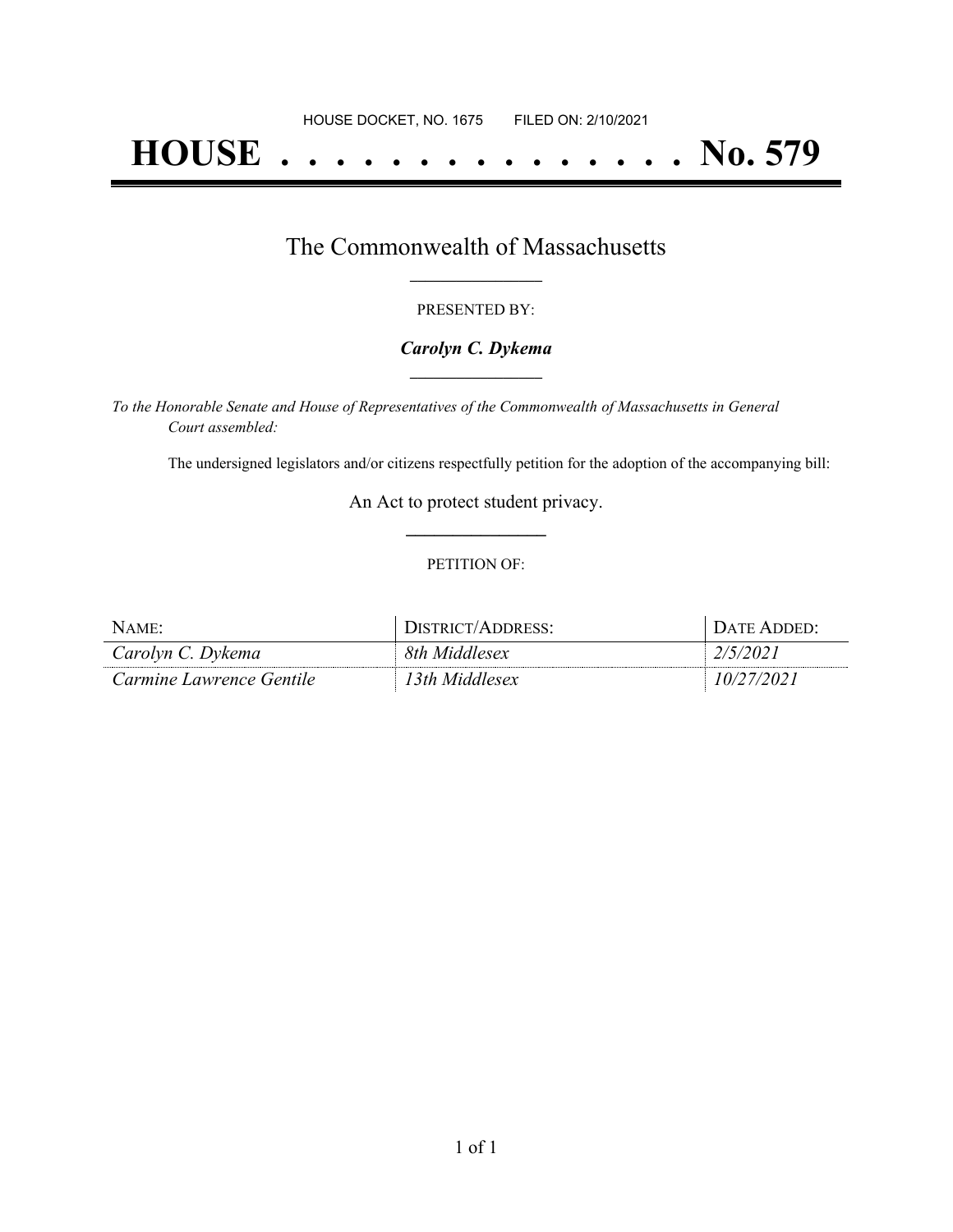## **HOUSE . . . . . . . . . . . . . . . No. 579**

By Ms. Dykema of Holliston, a petition (accompanied by bill, House, No. 579) of Carolyn C. Dykema relative to student privacy. Education.

## The Commonwealth of Massachusetts

**In the One Hundred and Ninety-Second General Court (2021-2022) \_\_\_\_\_\_\_\_\_\_\_\_\_\_\_**

**\_\_\_\_\_\_\_\_\_\_\_\_\_\_\_**

An Act to protect student privacy.

Be it enacted by the Senate and House of Representatives in General Court assembled, and by the authority *of the same, as follows:*

| 1              | SECTION 1. Chapter 71 of the General Laws, as appearing in the 2018 Official Edition,              |
|----------------|----------------------------------------------------------------------------------------------------|
| 2              | is hereby amended by adding the following section:-                                                |
| 3              | Section 98.                                                                                        |
| $\overline{4}$ | (a) For the purposes of this section, the following words shall have the following                 |
| 5              | meanings:--                                                                                        |
| 6              | "Personal device", a technological device owned, leased, or lawfully possessed by a                |
| 7              | student that was not provided to the student by the school or school district.                     |
| 8              | "Technological device", any computer, cellular phone, smartphone, digital camera, video            |
| 9              | camera, audio recording device, or other electronic device that can be used for creating, storing, |
| 10             | or transmitting information in the form of electronic data.                                        |
|                |                                                                                                    |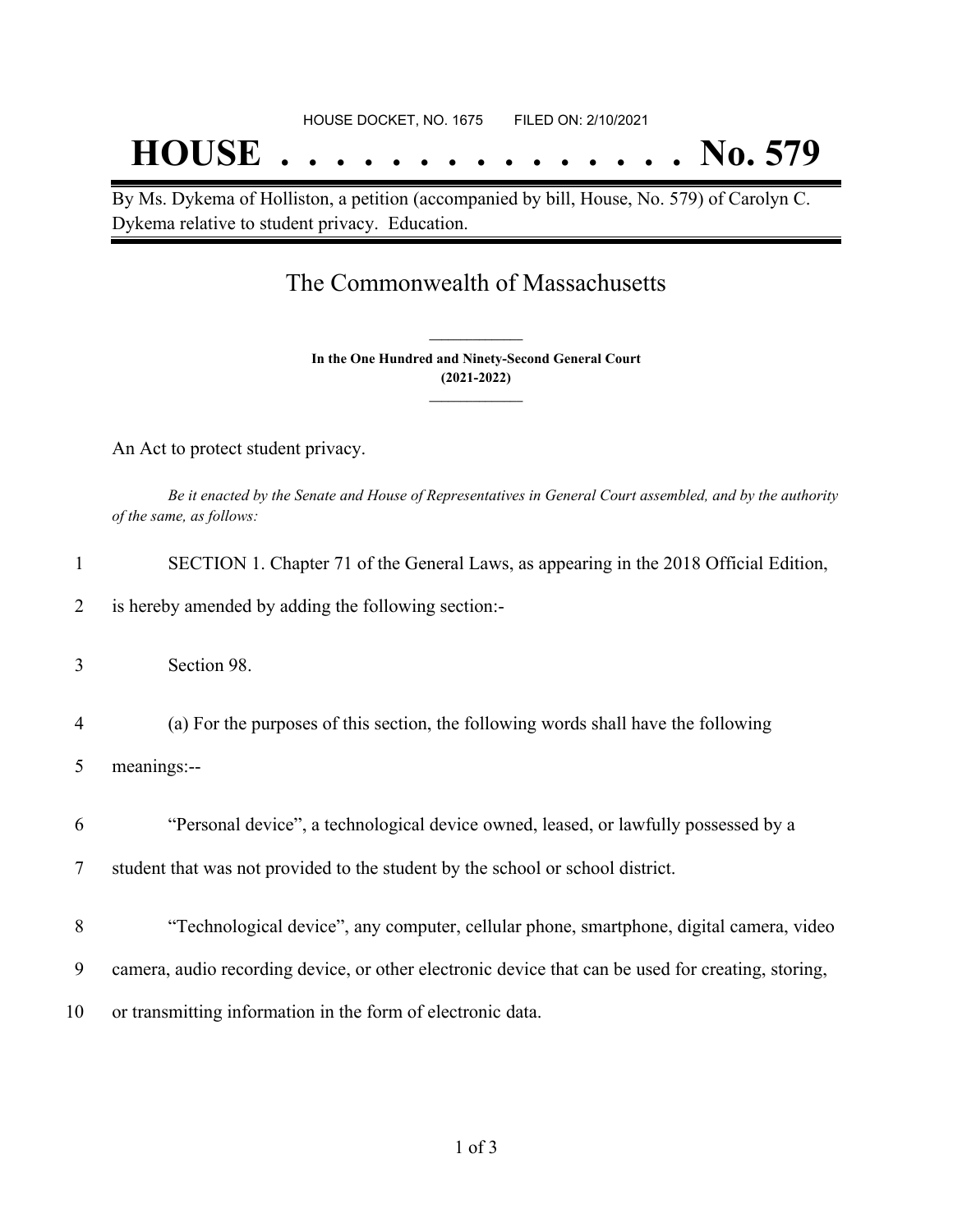| 11 | "Third party", any person or entity other than a school employee, student, or parent or |
|----|-----------------------------------------------------------------------------------------|
| 12 | legal guardian of a student.                                                            |

 (b) Educational institutions shall have the discretion to limit or prohibit the possession or use of certain personal devices by students on school property. A violation of such a limitation or prohibition shall not be the sole basis for a reasonable suspicion to access the device.

- (c) No school employee or third party shall access any data or other content input into or stored upon a personal device of a student, notwithstanding any violation of school code of conduct provisions regarding possession or use of such device, unless:
- (1) A school employee has a reasonable suspicion that a student has violated or is violating a separate provision of the code of conduct and that the device contains evidence thereof, subject to the following limitations:

(i) Searches of shall be conducted only of personal devices located on school property.

 (ii) Prior to searching a student's personal device based on reasonable suspicion, the school employee shall document such reasonable suspicion and notify the student and the student's parent or legal guardian of the suspected violation and the type of data sought to be accessed in searching for evidence of the violation.

- (iii) Searches of a student's personal device based on reasonable suspicion shall be strictly limited to locating evidence of the particular suspected policy violation.
- (iv) Where a student is suspected of conduct which is a criminal offense under the general laws, no search shall be undertaken without the authorization of a valid judicial warrant

of 3